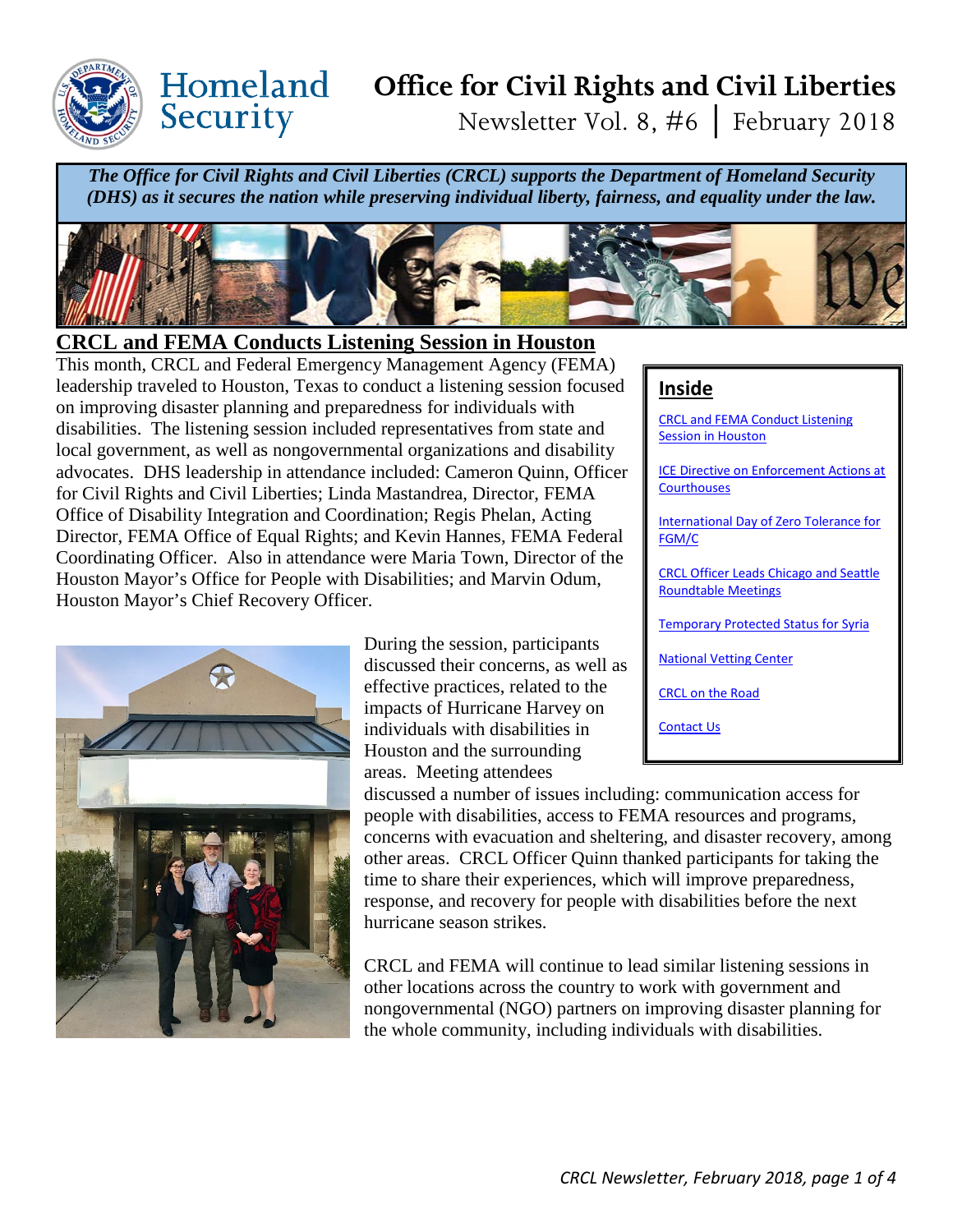### **ICE Issues Directive on Immigration Enforcement Actions at Courthouses**

<span id="page-1-0"></span>U.S. Immigration and Customs Enforcement (ICE) has issued [a Directive](https://www.ice.gov/sites/default/files/documents/Document/2018/ciEnforcementActionsCourthouses.pdf) that sets forth policy regarding civil immigration enforcement actions inside federal, state, and local courthouses. Read the [full directive](https://www.ice.gov/sites/default/files/documents/Document/2018/ciEnforcementActionsCourthouses.pdf) and [FAQs on sensitive locations](https://www.ice.gov/ero/enforcement/sensitive-loc), including courthouses.

### **International Day of Zero Tolerance for Female Genital Mutilation**

On February 6, 2018, CRCL joined U.S. Citizenship and Immigration Services (USCIS) and other U.S. government agencies and the global community in calling for an end to the practice of Female Genital Mutilation or Cutting (FGM/C).

The most recent United Nations data says that over 200 million women and girls have undergone some form of FGM/C. On Zero Tolerance Day, the international community breaks the silence around the harm FGM/C causes to women and girls worldwide. We stand together to recognize that FGM/C is a serious human rights abuse that can have a significant impact on women and girls' health.

The Centers for Disease Control and Prevention has estimated that over 500,000 women and girls in the United States are at risk of or have been subjected to FGM/C. Some women and girls are cut on U.S. soil. Others are sent abroad to undergo the procedure. The United States treats FGM/C as a serious crime and, when done to children, a form of child abuse. People who commit this crime can face prison time and significant immigration consequences.

USCIS is committed to expanding its existing efforts to raise awareness of FGM/C in the United States and implementing the [Department of Homeland Security Female Genital Mutilation or Cutting \(FGM/C\) Outreach](https://www.uscis.gov/sites/default/files/USCIS/Humanitarian/Special%20Situations/DHS_FGM_Outreach_Plan_-_Final_-_1-17-17.pdf)  [Strategy.](https://www.uscis.gov/sites/default/files/USCIS/Humanitarian/Special%20Situations/DHS_FGM_Outreach_Plan_-_Final_-_1-17-17.pdf) USCIS is collaborating with local communities and others in the DHS to gather and share information and best practices to end FGM/C. USCIS is also providing resources highlighting FGM/C-related assistance to women and girls who have undergone or are at risk of FGM/C. USCIS will continue to identify opportunities to **#EndFGM** in the United States and worldwide.

More information about the practice of FGM/C can be found in the [USCIS FGM/C brochure,](https://www.uscis.gov/sites/default/files/USCIS/Humanitarian/Special%20Situations/FGMC_Brochure_FINAL.pdf) the U.S. [Government Fact Sheet,](https://www.uscis.gov/sites/default/files/USCIS/Humanitarian/Special%20Situations/FGM_Notice_-_English.pdf) and on the [United Nations' Zero Tolerance Day](http://www.un.org/en/events/femalegenitalmutilationday/) website.

### **CRCL Officer Leads Roundtable Meetings in Chicago and Seattle**

This month, CRCL Officer Cameron Quinn traveled to Chicago, Illinois and Seattle, Washington joining community engagement roundtable meetings with diverse community stakeholders, advocacy groups, local law enforcement, and other government partners.



In Chicago, CRCL staff joined local DHS representatives from U.S. Customs and Border Protection (CBP), FEMA, ICE, the Transportation Security Administration (TSA), USCIS, and federal partners from the U.S. Department of Justice (DOJ) in the roundtable discussion, where a number of issues were raised by community stakeholders including ICE enforcement operations and law enforcement uniform standards, as well as immigration enforcement in sensitive locations, including courthouses.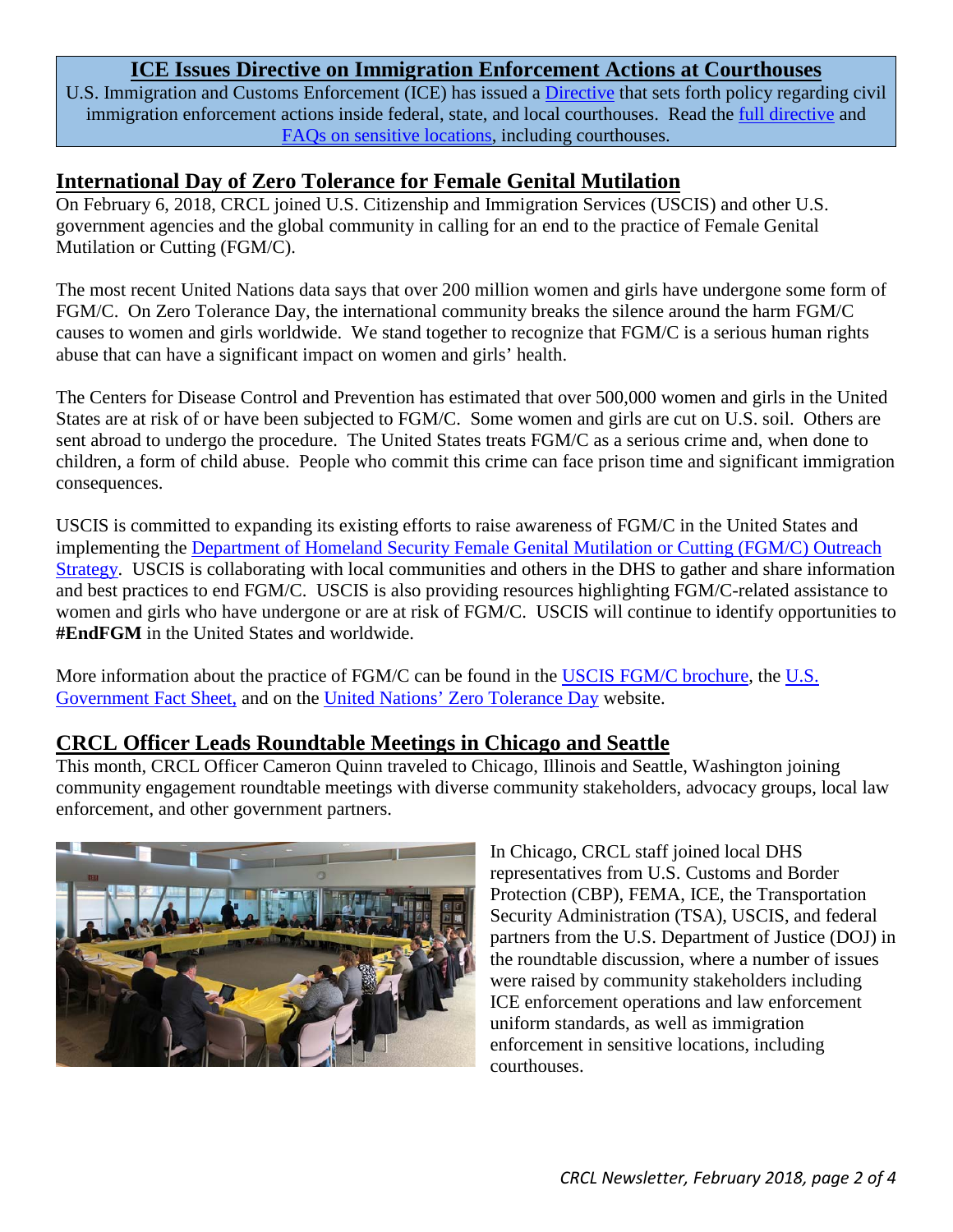<span id="page-2-0"></span>In Seattle, CRCL staff led a community roundtable meeting with an overflow crowd of local immigration advocates and community stakeholders, as well as DHS partners from CBP, ICE, TSA, and USCIS. Representatives from DOJ, the Federal Bureau of Investigation, and the U.S. Equal Employment Opportunity Commission also attended the meeting, along with local congressional office staff members. Topics discussed included: border patrol agents serving as interpreters, border patrol enforcement on public transportation, concerns regarding alleged profiling practices,



access to legal counsel, and reinforcing cultural and religious competency training with CBP personnel.

### **DHS Announcement on Temporary Protected Status for Syria**

On January 31, 2018, DHS Secretary Kirstjen Nielsen announced her determination that an extension of the Temporary Protected Status (TPS) designation for Syria was warranted pursuant to the Immigration and Nationality Act. After carefully reviewing conditions in Syria with interagency partners, Secretary Nielsen determined that the ongoing armed conflict and extraordinary conditions that support Syria's designation for TPS continue to exist. Therefore, pursuant to the statute she has extended Syria's TPS designation for 18 months.

"After carefully considering conditions on the ground, I have determined that it is necessary to extend the Temporary Protected Status designation for Syria," said Secretary Nielsen. "It is clear that the conditions upon which Syria's designation was based continue to exist, therefore an extension is warranted under the statute. We will continue to determine each country's TPS status on a country-by-country basis."

Syrians with TPS status will be eligible to re-register for an extension of their status for 18 months, through September 30, 2019. Prior to the conclusion of the 18 month extension, the Secretary will review conditions in Syria to determine whether its TPS designation should be extended again or terminated.

The decision to extend TPS for Syria was made after a review of the conditions upon which the country's designation is based, which was ongoing armed conflict and extraordinary and temporary conditions, as well as an assessment of whether those conditions continue to exist as required by statute. Following careful consideration of available information, including recommendations received as part of an inter-agency consultation process, the Secretary determined that the conditions supporting Syria's designation for TPS continue to exist. Thus, under the applicable statute, the current TPS designation must be extended.

There are approximately 7,000 Syrian TPS beneficiaries. This 18-month extension of Syria's designation for TPS permits current Syrian TPS beneficiaries to re-register for TPS and remain in the United States with work authorization through September 30, 2019. To be eligible for TPS under Syria's current designation, along with meeting the other eligibility requirements, individuals must have continuously resided in the United States since August 1, 2016, and have been continuously physically present in the United States since October 1, 2016. Anyone who has been here since the time of the previous designation may be eligible to seek other forms of immigration relief.

Further details about this extension for TPS, including information about the re-registration process and employment authorization documents, will appear in a Federal Register notice.

## **Message from Secretary Nielsen on the Establishment of the National Vetting Center**

Recently, President Trump signed a National Security Presidential Memorandum to establish the National Vetting Center (NVC). The NVC, which will be housed within DHS, will coordinate, oversee, and manage how federal departments and agencies use intelligence and other information to support the vetting of